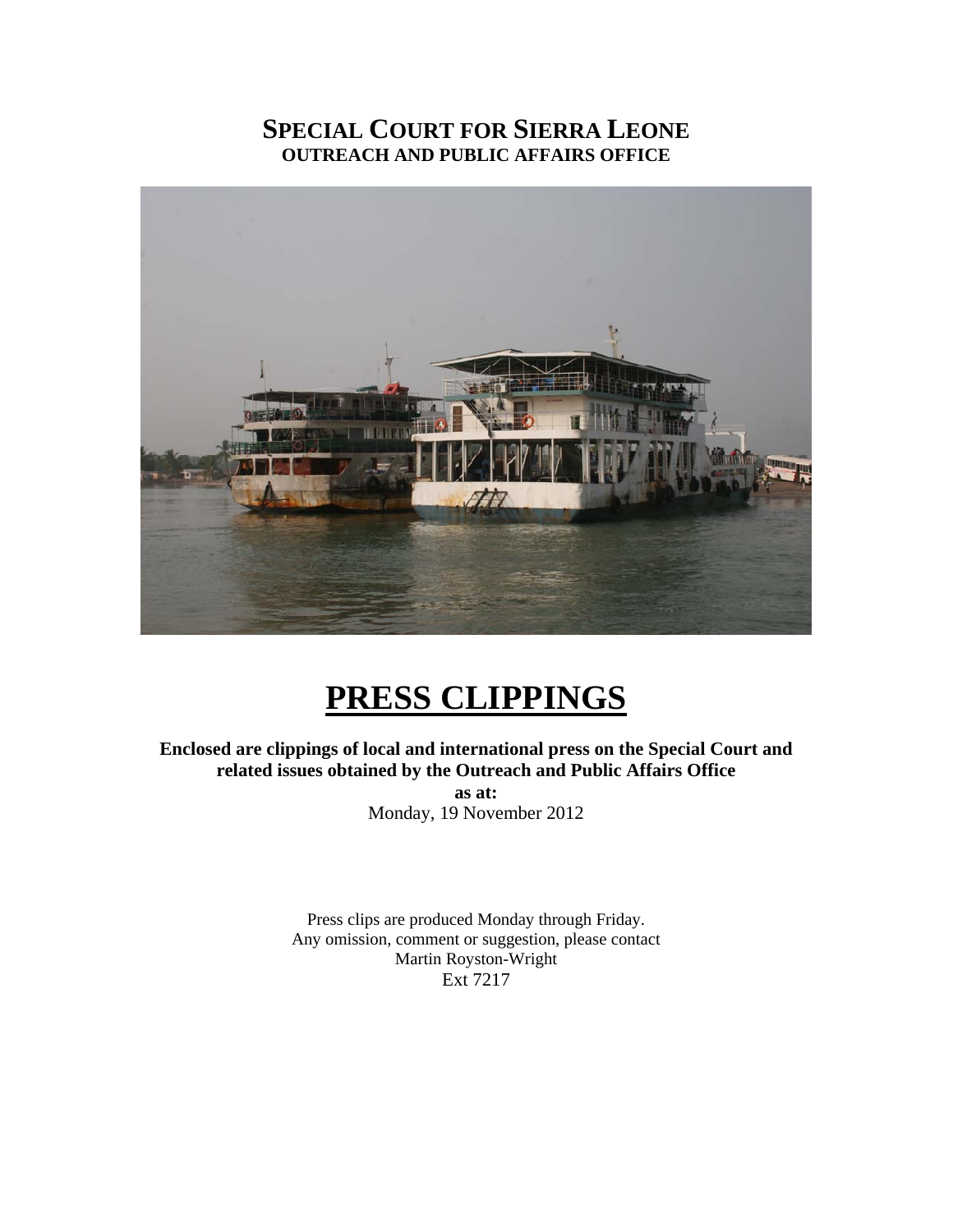| <b>Local News</b>                                                                              |             |
|------------------------------------------------------------------------------------------------|-------------|
| Charles Taylor, Taylor and Liberia / The Exclusive                                             | Page 3      |
| <b>International News</b>                                                                      |             |
| Ghosts of Civil War Haunt Sierra Leone Polls / Aljazeera                                       | Pages 4-7   |
| Hague war court acquits Croat Generals Gotovina and Markac / BBC                               | Pages 8-9   |
| UN Tribunal Departure From Arusha - 'Keep Change,' but Brace for Changes / Tanzania Daily News | Pages 10-11 |
| UN Forces Govt to Hunt Down Rwandan Fugitive / The Standard                                    | Page 12     |
| <b>ICC Witnesses Deported From Europe</b> / The Star                                           | Pages 13-14 |
| New Spate of Abuses by Military Forces Used Torture / Human Rights Watch                       | Pages 15-17 |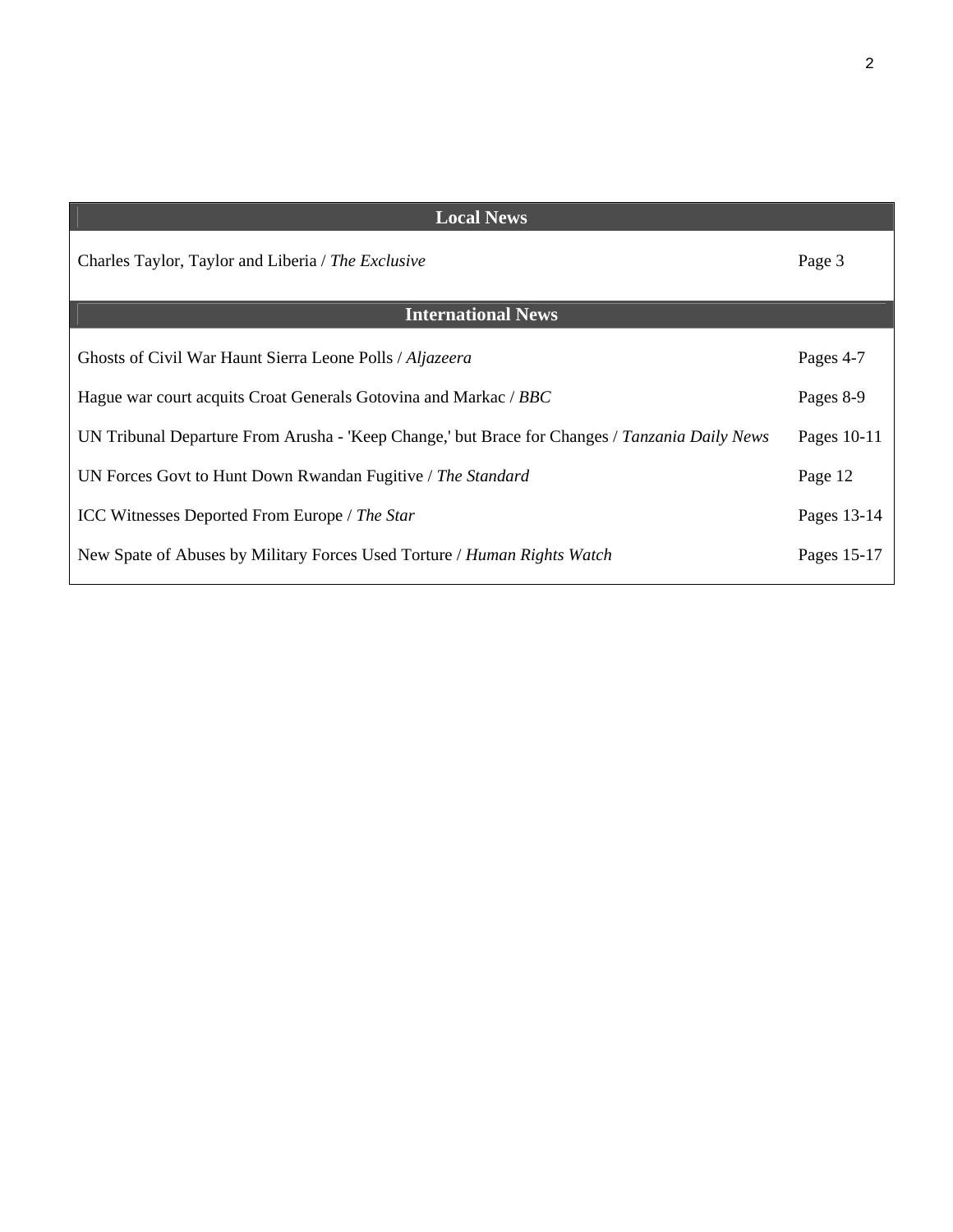# **Charles Taylor, Liberia** and Sierra Leone

When the quilty verdict in the trial of Charles Taylor was announced on April 26th, traffic did not stop in Freetown, capital of Sierra Leone, where the former Liberian president is deemed to have abetted war crimes in a brutal civil war. People did not gather in the streets, nor did they crowd around their Chinesemade radios. A photographer scouring the city centre, looking for people watching the event on television, found barely a handful.

The views of Aminata Morkai, a 31year-old selling clothes at a stall opposite the Libyan embassy, were typical. "The trial is not important for me, because it's none of my business," she said. "It has passed. We need to forget about it. We don't want to think of the past any more "

Several reasons made the verdict feel irrelevant to the people in whose name the prosecution was carried out. For one thing, the Special Court for Sierra Leone, a UN-backed tribunal set up to try those "most responsible" for the country's bloody civil war (1991-2002), heard its earlier cases in Freetown. But the Taylor trial was relocated to The Haque for reasons of security. Public consciousness

faded. Moreover, it is ten years since the war ended and six since Mr Taylor was transferred to the jurisdiction of the Special Court. With a general election scheduled for November and concern rising over the cost of living, many people have more pressing concerns.

The court's organisers presented the tribunal as a joint venture between the government of Sierra Leone and international bodies but foreigners dominated proceedings, not least because Sierra Leone's sclerotic bureaucracy could not have coped. For many Sierra Leoneans. the court seemed alien. After the verdict the information minister mused that the money the case cost might have been better spent renovating a local university.

Liberians felt a bit differently. Many of them had called Mr Taylor "Papay". Even if they disliked him, some felt bad about seeing their head of state facing prosecution, especially in a foreign court. On Tubman Boulevard in Monrovia, Liberia's capital, the blackboard that chalks up breaking news declared, "The conspirators v Taylor." Under the conspirators it listed the UN, George Bush, Tony Blair and Ellen Johnson Sirleaf.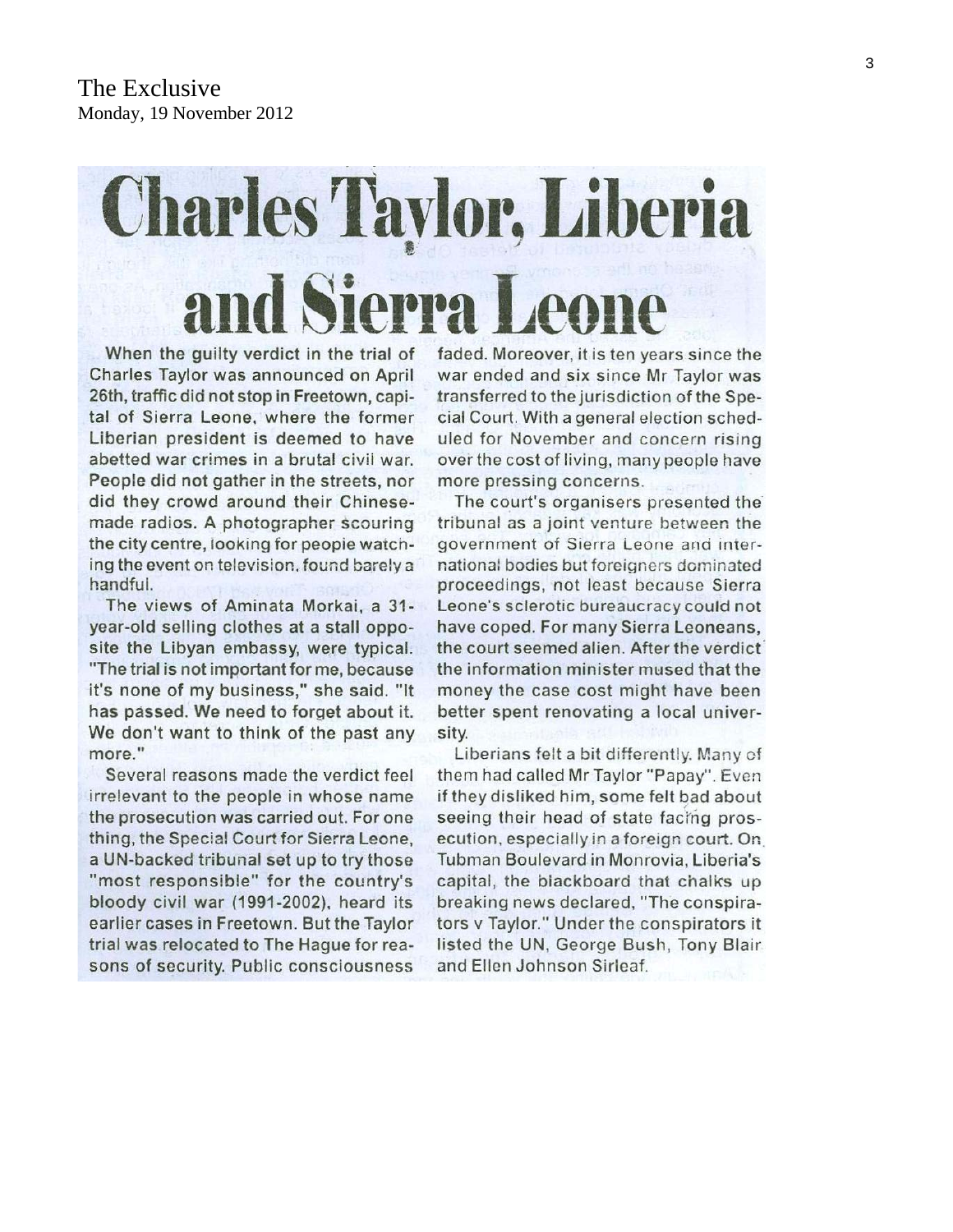#### Aljazeera Friday, 16 November 2012

#### **Ghosts of civil war haunt Sierra Leone polls**

Groups accused of deploying child soldiers, mass rapes and other war crimes are running in Saturday's election.

#### Travis Lupick



Freetown, Sierra Leone – Bashiru Conteh was one of thousands of child soldiers unwillingly drafted into a civil war that saw more than 50,000 people killed. It was 15 years ago and he was just a boy when he was forced to fight, but Conteh said that he remembers everything.

Ahead of elections on November 17, the young man recalled encounters "in the bush" with Eldred Collins, one of ten candidates running for president of Sierra Leone. During the war, Collins was the spokesperson for the Revolutionary United Front (RUF), the most notorious of several rebel groups that terrorized much of the country from 1991 to 2002.

The thought of Collins takes his mind back to the war, Conteh said.

"I see him with the red beret on his head, I see him in an open jeep, I see him with a couple of RUF fighters behind him, with their RPGs and their guns," he recounted. "I still see him punishing fighters who refused to take commands. I see him giving orders to fighters to carry out attacks, and even commit atrocities like amputations, the burning of houses, and killings."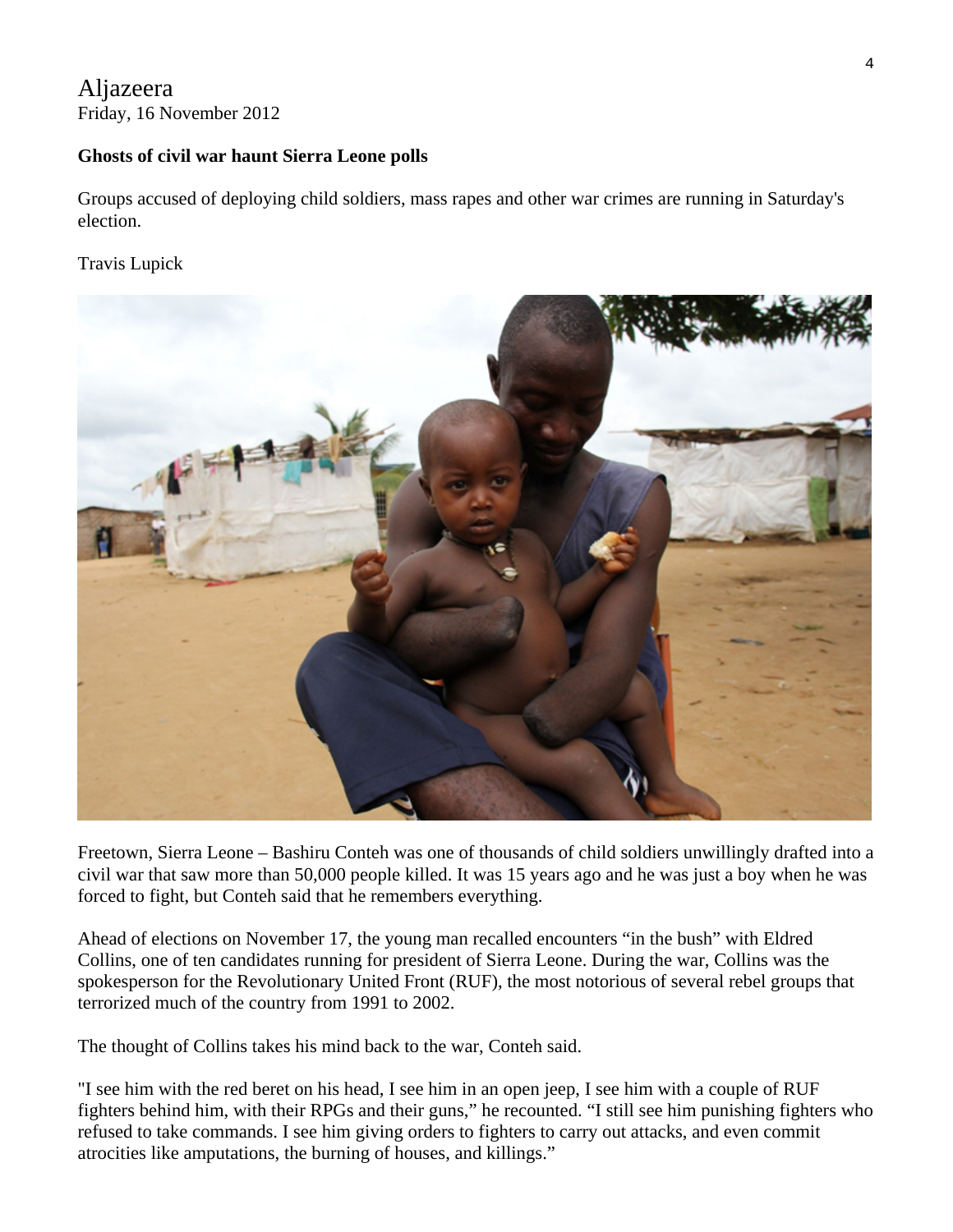Conteh, who lost his mother and father in the conflict, argued that the political manifestation of the RUF – the Revolutionary United Front Party (RUFP) – has no place in the country's fragile democracy. "It rekindles the bitterness, the pain, the agony that people went through during the 11 years of civil war," he said.

#### **From fighters to politicians**

The political transformation of the RUF began in 1999, with the signing of the Lomé Peace Accord. That agreement between the government of Sierra Leone and the RUF granted the latter a role in the country's transitional government. At the same time, it created the Truth and Reconciliation Commission (TRC).

The TRC's final report catalogs crimes committed by every side in the conflict, but singles out the RUF as "responsible for the largest number of human rights violations." Detailed are the RUF's roles in "indiscriminate amputations, abductions of women and children, recruitment of children as combatants, rape, sexual slavery, cannibalism, gratuitous killings and wanton destruction of villages and towns."

The RUF was also heavily involved in the illicit trade of socalled "blood diamonds," largely through the support of former Liberian president Charles Taylor. On April 26, 2012, Taylor was found guilty at The Hague of aiding and abetting war crimes in Sierra Leone. The court's verdict states that Taylor sold diamonds and purchased weapons on behalf of the RUF, and that his support for the rebel group contributed to the longevity and brutality of the war in Sierra Leone.



Eldred Collins, presidential candidate for the Revolutionary United Front Party and a former spokesperson for the RUF during the war which left some 50,000 dead [Travis Lupick/Al Jazeera]

At an upscale hotel in Freetown, Eldred Collins maintained that the RUF fought the war with the specific objective of bringing democracy to Sierra Leone. That that goal was achieved, he said.

"When the truth comes out, you will know that most of the things that have been said about the RUF are wrong," he said. "It is because of the RUF that we have democratic parties in Sierra Leone."

Collins argued that the two leading parties – the incumbent All People's Congress (APC) and the Sierra Leone People's Party (SLPP), which led the country from 2002 to 2007 – have been slow to bring development and have failed the country's youth. If the RUFP were elected, Collins continued, it would bring free education for children and training for youth in sciences and technology.

"2012, we are going full-swing into the election," he emphasised. "We want power. We want to give the people what they need."

#### **'Most parties have blood on their hands'**

The RUFP remains on the fringe of Sierra Leone politics. It failed to see a single representative elected in both the 2002 and 2007 elections, and this year, is expected to garner no more than three percent of the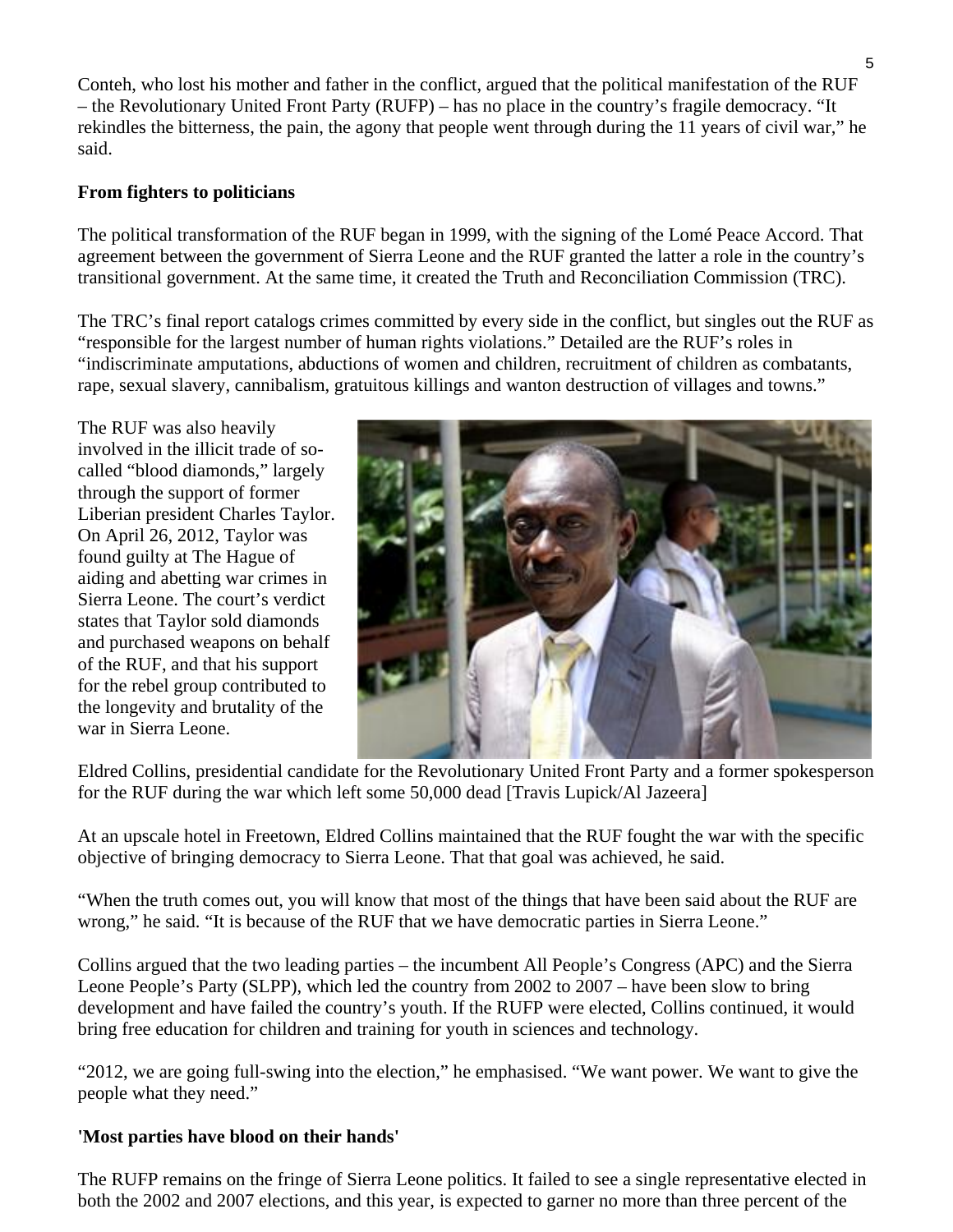vote. However, 2012 has seen the RUFP expand party infrastructure across the country. According to statistics supplied by the organizations headquarters in Freetown, the RUFP now boasts an estimated 8,000 members – the most since its inception. It's also opened party offices in 10 of 14 districts, and is running 56 candidates for seats in the country's 124-member parliament, plus 81 aspirants for local councillorships.

Where the RUFP could see its voice amplified is in the situation of a runoff election, which many expect will be required after the vote on November 17. If neither the APC or SLPP secures an absolute majority, the RUFP's percentage of the vote could go far in helping one of the larger parties secure the 55 percent of the electorate needed for a victory.

Despite the RUF's atrocities committed during the war, most Sierra Leoneans are content to see them take part in elections.

Kabba Williams was captured by the RUF in 1991, when he was just six years old. He said he has little doubt that Collins committed war crimes. Yet in the next breath, Williams mounted a strong defense for Collins right to participate in elections.

"Most of these parties have blood on their hands," he explained. "But the reason why we are encouraging them to participate is because we have talked about the need to forgive and forget. To make the peace more sustainable, let's involve them."

#### **Amputations**

At a community outside Freetown called Amputee Village, three men with "long sleeve" cuts below their elbows told the sorts of stories for which the war in Sierra Leone is so well known. They recounted being

organised into lines and, one by one, subjected to crude amputations. Two said that they walked through forest with severed limbs that went without medical attention for several days.

The mention of the RUFP led Mohamed Tarawallie to shift his gaze to the ground. "We're not ready for them to exist again in this country," he said. Tawarwallie has never met Collins, but recalled hearing his voice on the radio during the conflict. "Of course we all remember him," he said.



An RUFP is unlikely to win a

significant number of votes in Saturday's election [Travis Lupnick/Al Jazeera]

Yet Tarawallie and other victims of the RUF's amputations defended the political party's right to take part in elections. The men said that they didn't want to see the RUFP have a say in government, but argued that the former rebel group's inclusion is crucial to maintaining peace in Sierra Leone.

Memunatu Pratt is head of peace and conflict studies at Sierra Leone's Fourah Bay College. She emphasized the significance of the "backdrop of social malaise" from which the RUF emerged.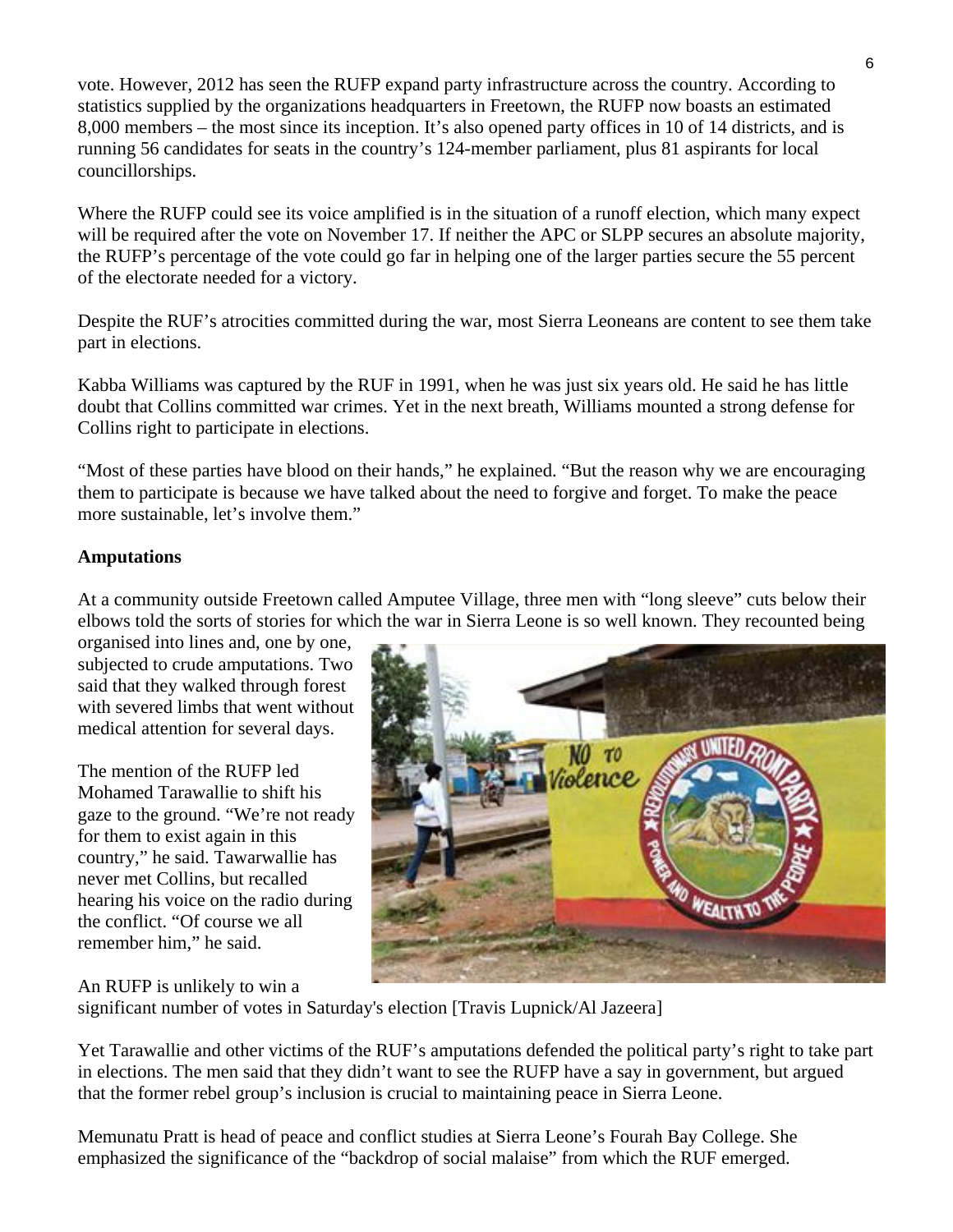"The history of the RUF is a history that came about as the result of economic, social, and political decadence of the state of Sierra Leone, right from 1967 up to 1991," she explained. "There was a need for change to the extent that Sierra Leoneans were saying that if they did not fight for their country, there would never be change."

Pratt recalled that one of the key factors that gave rise to the RUF was the exclusion of groups from politics. She argued that the same mistake should not be made twice.

"It is very difficult for people to associate with the RUFP because of the trauma of the war and the legacy of the violence," Pratt said. "But Most Sierra Leoneans you talk to are happy that the RUF is participating." She added that support for the RUFP is so low that it's unlikely they'll ever play a significant role in the politics of the country.

However, Pratt called attention to the possible role of a "third force" in the election. If a second round of voting is required for the APC or SLPP to win the presidency, the support of minority parties will be very important, she noted. And with the RUFP strongest in the eastern districts of Kono and Kailahun, Collins' support would be especially useful to the APC, which is based in the west of the country.

"The RUFP could be valuable to the APC," she said. "But I don't think they have the numbers."

Collins was more optimistic. "We know, come one day, we will take power through the ballot box," he said.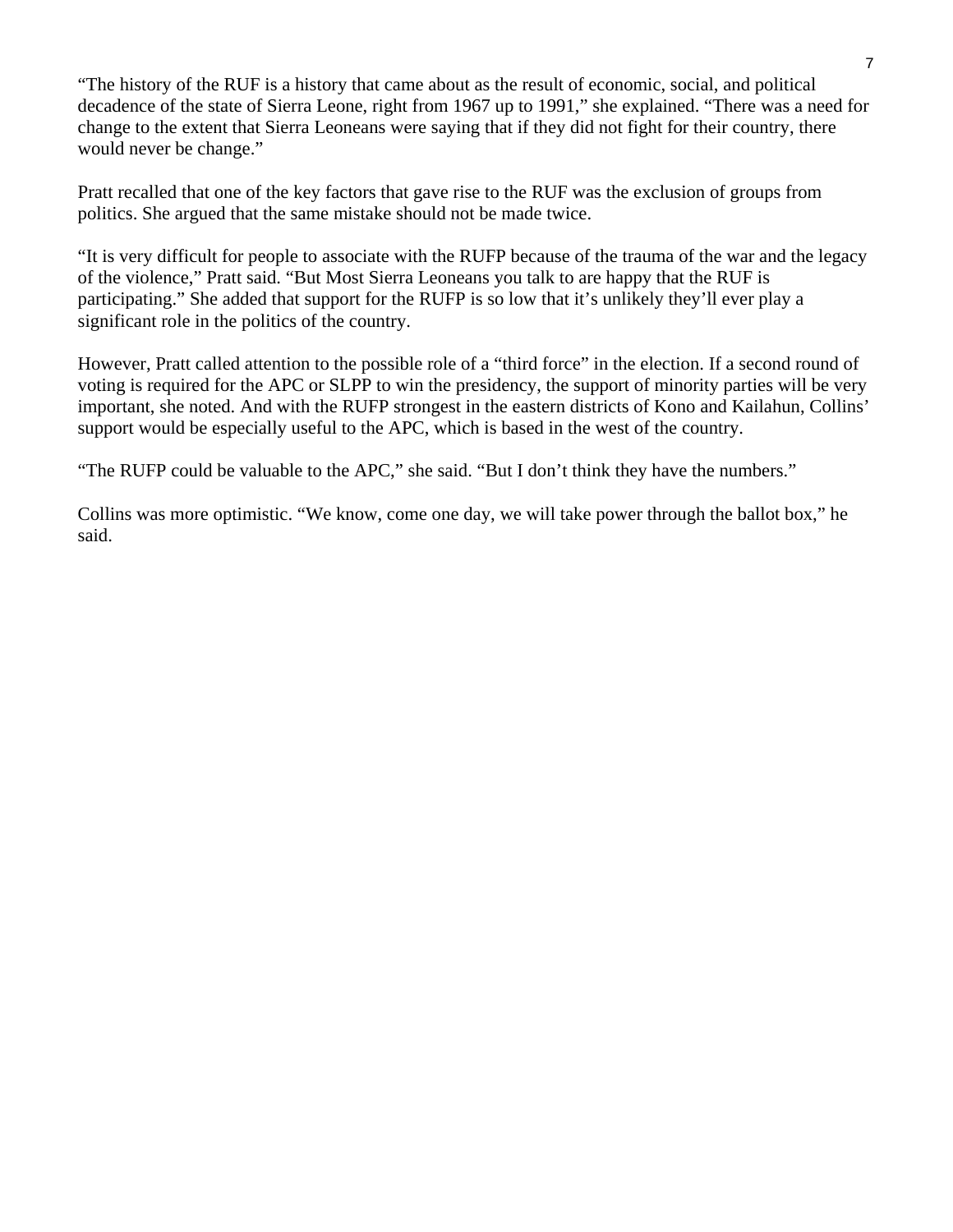#### **Hague war court acquits Croat Generals Gotovina and Markac**

A war crimes court in The Hague has overturned the convictions of two Croatian generals charged with atrocities against Serbs in the 1990s.

Appeals judges at the tribunal for the former Yugoslavia ordered the release of Ante Gotovina and Mladen Markac.

In 2011 they were sentenced to 24 years and 18 years respectively over the killing of ethnic Serbs in an offensive to retake Croatia's Krajina region.

Friday's ruling was welcomed by Croatia, but condemned in Serbia.

In Croatia's capital Zagreb, thousands of people - many dressed as war veterans - burst into applause after the verdict was announced.

In Serbia, Deputy Prime Minister Rasim Ljajic condemned the ruling, saying the tribunal had "lost all its credibility", Serbia's Beta news agency reported. 'Selective justice'

On Friday, presiding Judge Theodor Meron said the court had entered "a verdict of acquittal" for Gen Gotovina and Gen Markac, both aged 57.

Last years the two men were convicted of murder, persecution and plunder.

Judges at the time ruled that they were part of a criminal conspiracy led by late Croatian President Franjo Tudjman to "permanently and forcibly remove" the Serb civilian population from Krajina.

But on Friday, Judge Meron said there had been no such conspiracy.

The appeals judges also said the 2011 trial chamber had "erred in finding that artillery attacks" ordered by Gen Gotovina and Gen Markac on Krajina towns "were unlawful".

The two former generals have always argued that they did not deliberately attacked civilians.

Court officials also said prosecutors would not appeal against the ruling, describing it as "the final judgement".

Neither defendant showed emotion in court, but their supporters in the gallery hugged each other and clapped after the verdict.

In Zagreb's main square, thousands of people - who watched the proceedings live on giant TV - burst into applause.

"Our generals are heroes because they risked their lives to save our country and liberate the people," student Andjela Anic, 26, was quoted as saying by the AFP.

On Thursday, candle-lit vigils were held in Zagreb and Catholic churches around the country as war veterans and bishops asked supporters to "raise their voices against injustice".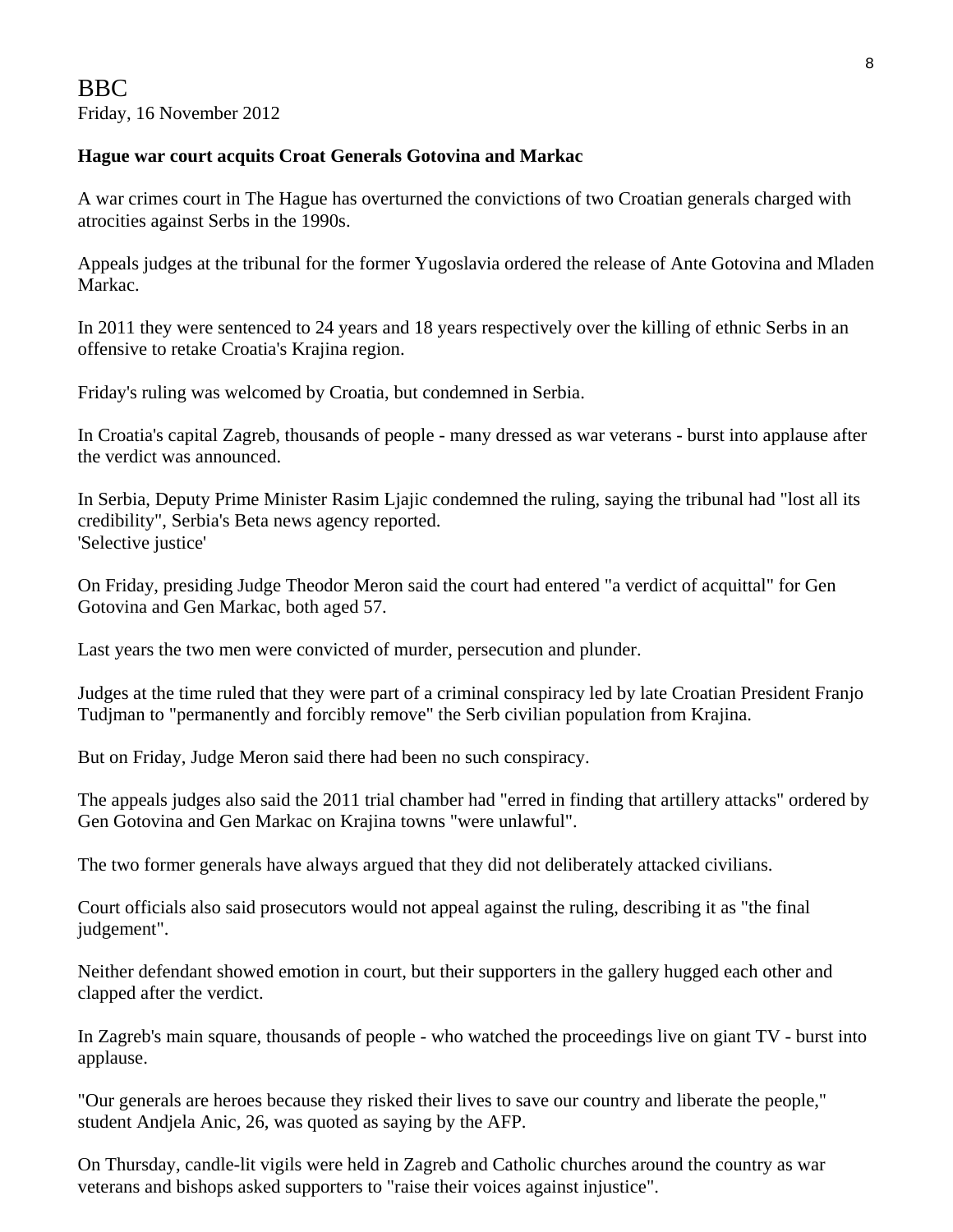In Belgrade, Mr Ljajic said the appeals decision was "proof of selective justice which is worse than any injustice".

He added that it was "a move backwards and the public opinion of the tribunal (in Serbia) will be worse than it already is".

Gen Gotovina and Gen Markac were last year convicted over the Croatian offensive in Krajina, which had been under Serbian control since the start of the war in 1991.

About 200,000 ethnic Serbs were driven from Croatia in 1995 and at least 150 were killed in a military offensive in Krajina known as Operation Storm.

The operation to retake the region was ordered by Mr Tudjman. The Croatian leader died in 1999 while under investigation by The Hague tribunal.

The aftermath of the war is a key issue both in Croatia's domestic politics and its external relations.

The European Union made it clear to former Yugoslav republics that they will not be considered for membership until war criminals were brought to justice.

Croatia is expected to join the EU in July 2013.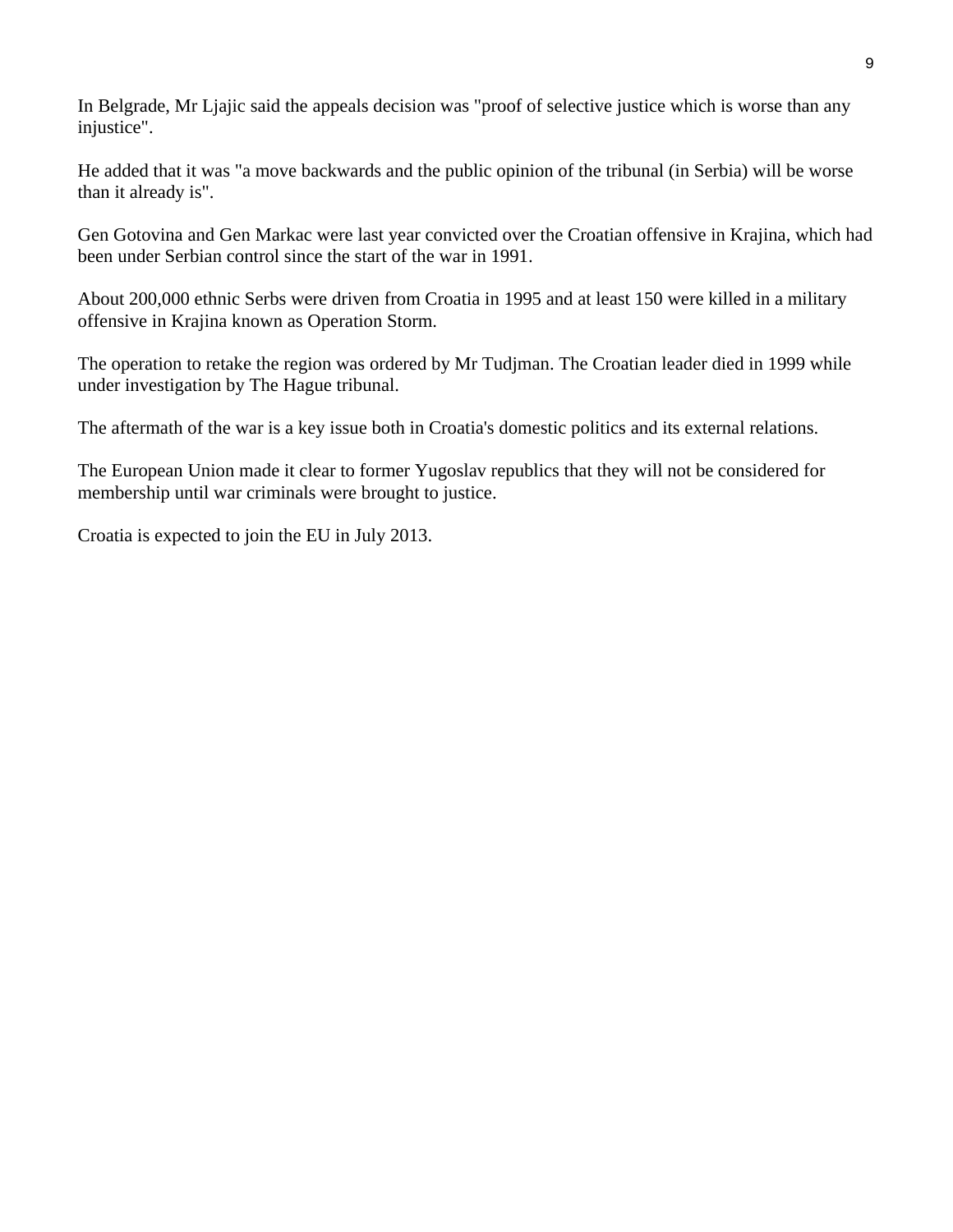# Tanzania Daily News (Dar es Salaam)

Monday, 19 November 2012

#### **Tanzania: UN Tribunal Departure From Arusha - 'Keep Change,' but Brace for Changes**

Opinion

Arusha — FOR business people and petty traders operating in Arusha, the presence of the United Nations International Criminal Tribunal in the city has been a nearly two-decade long windfall.

The UN-ICTR opened chambers here some 17 years ago in the aftermath of the genocide, which took place in Rwanda in 1994 when nearly one million Tutsis and moderate Hutus were butchered in cold blood. Tanzania was chosen by the United Nations to host the resulting trials.

Established in Arusha back in 1995, the court employed people from all over the world and these made the world-go-round here with fat salaries and larger-than-life remunerations that they spent generously in the town.

With the 'UN' employees having plenty of money to throw into the local circulation, traders were amply catered for, customer-wise and even more cherished with the 'Keep the change,' tag at the end of each of their transactions.

However, after dillydallying with the concept, now the UN-ICTR is seriously in the process of winding up its activities here and before knowing it, local traders who were used with 'Keep-thechange,' are realizing that it is high time they 'braced for changes!

"Business is slumping nowadays and this is because most of our customers used to be employees of the United Nations' International Criminal Tribunal and many of them have started to leave town ... "

... Arusha has always basked in the UN-ICTR glory, especially the money that the court used to pump into the town's circulation but at the moment, markets, hotels and shops have started to feel the pinch of the Tribunal's exit," says Ms Pamela James, who works for Manda Supermarket.

Ms Gladys Mosses, who works for the Via- Via (The Meeting Place), located just next to the AICC, where the Tribunal is based, said most of the joint's customers especially during lunch hours, have been the court's staff. However, of late the patrons have been disappearing because the UN-ICTR is reportedly winding up.

"Arusha is likely to suffer the court's absence in a bad way, employment vacancies will disappear, money will melt into thin air and a number of local joints in town are likely to fold up in the process," she stated. Mr Obeid Mollel, who works at the New Safari Hotel was of the view that Arusha's economy shot up when the UN-ICTR moved here in 1995.

From that time, even the town face started to change, more buildings came up, the number of financial institutions also increased along with modern hotels and other high class business outlets.

"Even the airport became busy but now the court is closing shop, many shops will also close, money circulation will drop and many houses that were previously rented as premium properties will remain empty and vacant," he pointed out.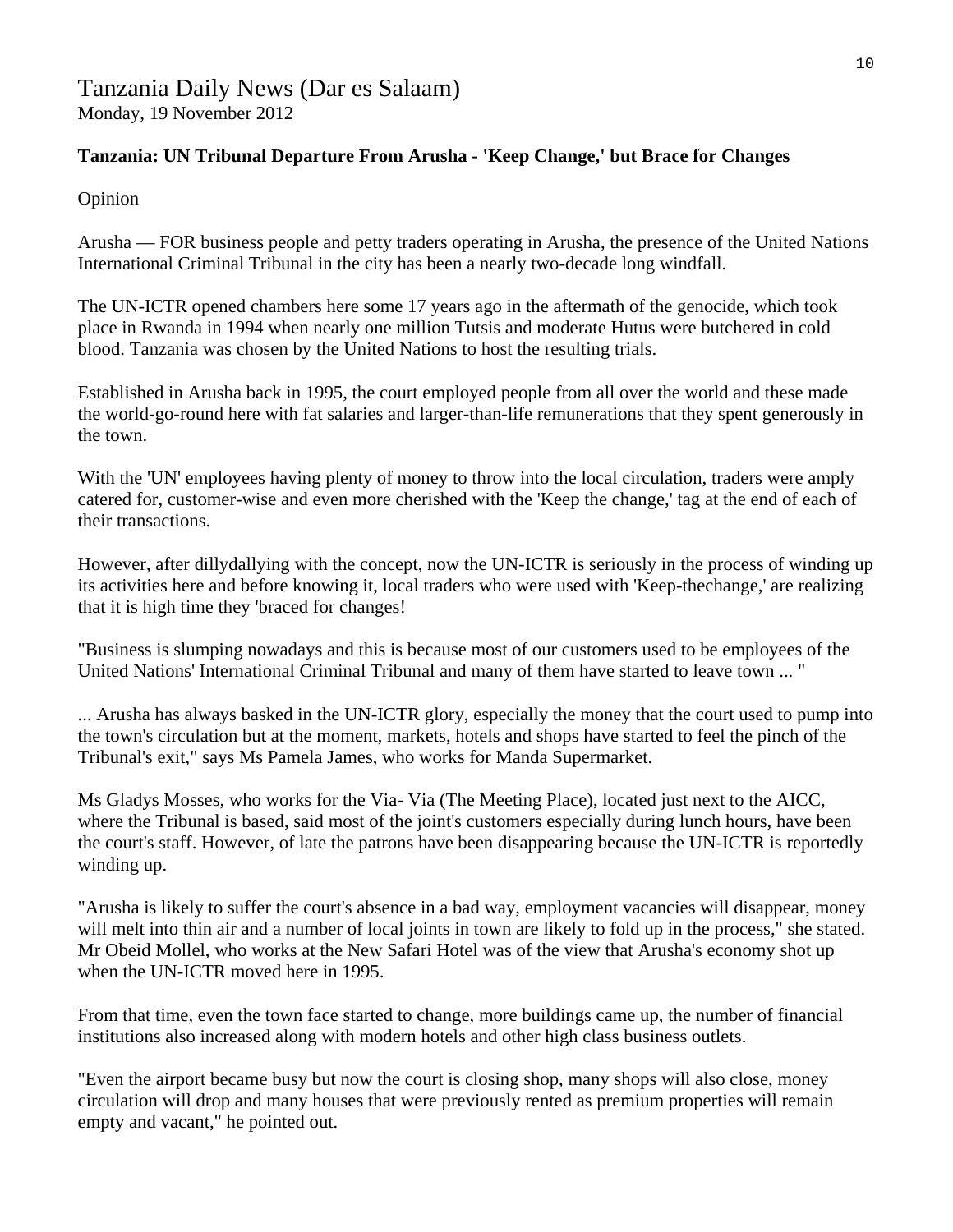But it is the vegetable sellers, who are likely to feel the pinch of UN-ICTR's vacuum. "If there are people, who will be affected by the ICTR exit then it is us the traders operating from the main Central Market in town," said Mr Augustino Vavai, a grocer at the Central Market.

"The tribunal people used to flock here to buy vegetables, fruits and other foodstuff at whatever prices displayed without bargaining but always leaving large tips as well as telling us to 'keep the change!'" he added. But then, almost everybody here in Arusha will eventually suffer once the last person closes the court's door and switches off its lights.

After 'keeping change,' during transaction it is time to 'brace for change,' in the transition. The fact that the African Court on People and Human Rights, the East African Community and the mushrooming institutes of higher learning are taking roots here is still no consolation to the good old 'keep the change,' tribunal days.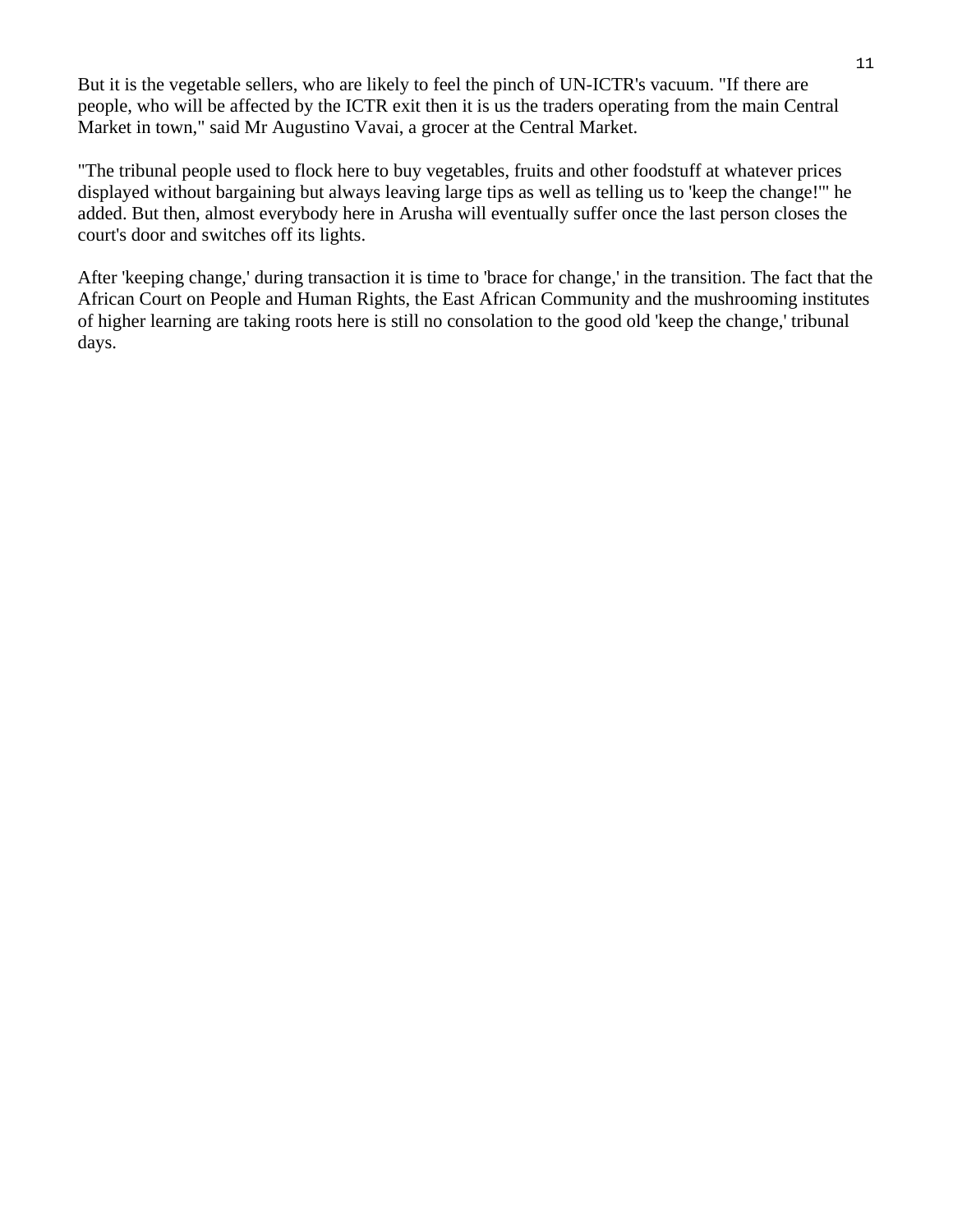Sunday, 18 November 2012

#### **Zimbabwe: UN Forces Govt to Hunt Down Rwandan Fugitive**

Hague — THREATS of possible United Nations Security Council action against Zimbabwe forced the government to launch a manhunt for Protais Mpiranya, a former top Rwandan official accused of taking part in the 1994 genocide, it has emerged.

After years of denial, Zimbabwe recently admitted that Mpiranya, who is wanted by the United Nations' International Criminal Tribunal for Rwanda (ICTR), was most likely hiding in the country.

Failure to co-operate with the tribunal could lead to the UN imposing sanctions and other measures against the country.

US ambassador-at-large of the Office of Global Criminal Justice, Stephen Rapp told The Standard at the on-going 11th session of the Assembly of State Parties of the International Criminal Court (ICC) on Friday that the ICTR prosecutor was forced to report Zimbabwe to the UN Security Council in June this year due to non-co-operation by the government.

Rapp, who is also in charge of the United States "Rewards for Justice" programme, which is offering a US\$5 million incentive for the arrest of Mpiranya, said Zimbabwe was obliged to co-operate with the Rwandan tribunal since it was a creation of the UN.

"Since the prosecutor [Rwandan tribunal] complained to the security council in June, Zimbabwean authorities are now working with the tribunal. I hope full co-operation will be established soon," he said.

Rapp said the prosecutor had "strong" information that Mpiranya has been hiding in Zimbabwe for many years now.

"These leads need to be developed to determine whether he is still there," he said.

Rapp warned that Mpiranya was a security threat as the genocide suspect had a destablising factor wherever he went.

He said although not much was being said about him, as commander of the Presidential Guard in 1994, he played a key role in the massacre of an estimated 800 000 ethnic Tutsis and moderate Hutus.

"It is the presidential guard that began the killing on the morning of April 7 [1994], including that of moderate Hutu President Juvénal Habyarimana and others actors (including President Cyprien Ntaryamira of Burundi)," Rapp said.

He said this was the catalyst to the genocide that left nearly a million dead. Rapp said Mpiranya was later involved in civil wars in the Democratic Republic of Congo. "He is the kind of individual that continues, to cause problems if he gets an opportunity, so it is important that he be brought to justice," said the US ambassador.

He challenged Zimbabweans to take up the issue of the US\$5 million reward seriously, adding they stood to financially benefit from the arrest of the fugitive.

Police recently said Mpiranya could be using aliases Theophase Mahuku or James Kakule.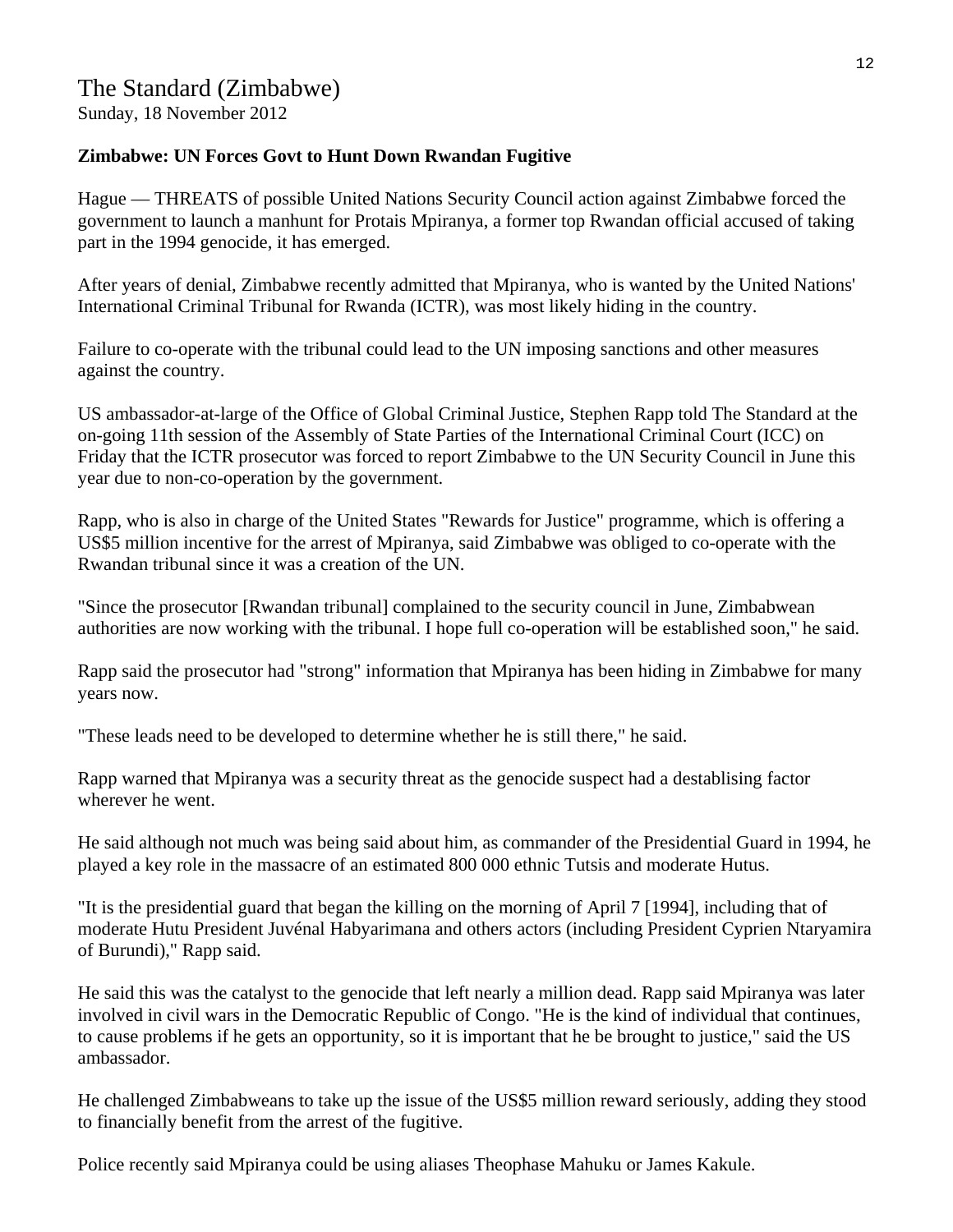#### The Star Friday, 17 November 2012

#### **Kenya: ICC Witnesses Deported From Europe**

Two witnesses of the International Criminal Court (ICC) who had been placed under protective custody in Europe have been deported back to Kenya by their host country.

It is not clear which of the four ICC accused the witnesses were to testify against over their role in the 2007-08 post-election violence, but both the deportees are residents of the Rift Valley.



*Photo: Capital FM Deputy Prime Minister Uhuru Kenyatta has vowed he will not be distracted in his quest for the presidency by charges he''s facing at the International Criminal Court (file photo).* 

The four suspects facing crimes against humanity are Eldoret North MP William Ruto, journalist Joshua arap Sang, Deputy Prime Minister Uhuru Kenyatta and former head of Civil Service Francis Muthaura.

The two witnesses were deported back to Nairobi last week under unclear circumstances. One was returned along with his wife and three children.

One of the deportees refused to discus why he was expelled by his hosts. "I am in the country at the moment as I plan what to do next," he said on the phone.

Sources indicated that the two had "misbehaved" in the countries where they were being hosted for protection. One of them reportedly fought a protection officer and "often engaged in behaviour which contravened regulations in the host country."

The ICC investigators had interrogated the two but it is not known if they were listed to appear in the cases facing the four Kenyans at The Hague. The trials are scheduled to start in mid April.

The witness deported with his family refused to be named saying it was risky for his family and that he was looking for a way to settle in the country away from his home in the Rift Valley.

He was taken out of the country two years ago. He has been demanding that the ICC give him written commitment on how long the court would continue to protect after he testified in the trial.

Human rights activist Ken Wafula has opposed to a proposal to relocate ICC witnesses from their hideouts in Europe to African countries.

"The African Union has declared that it does not support the ICC and its will be risky to have any of the people linked to the Kenya ICC cases relocated back to Africa," said Wafula recently.

Yesterday Wafula said the ICC should treat its witnesses with utmost compassion and care so that they are not exposed to danger or suffering.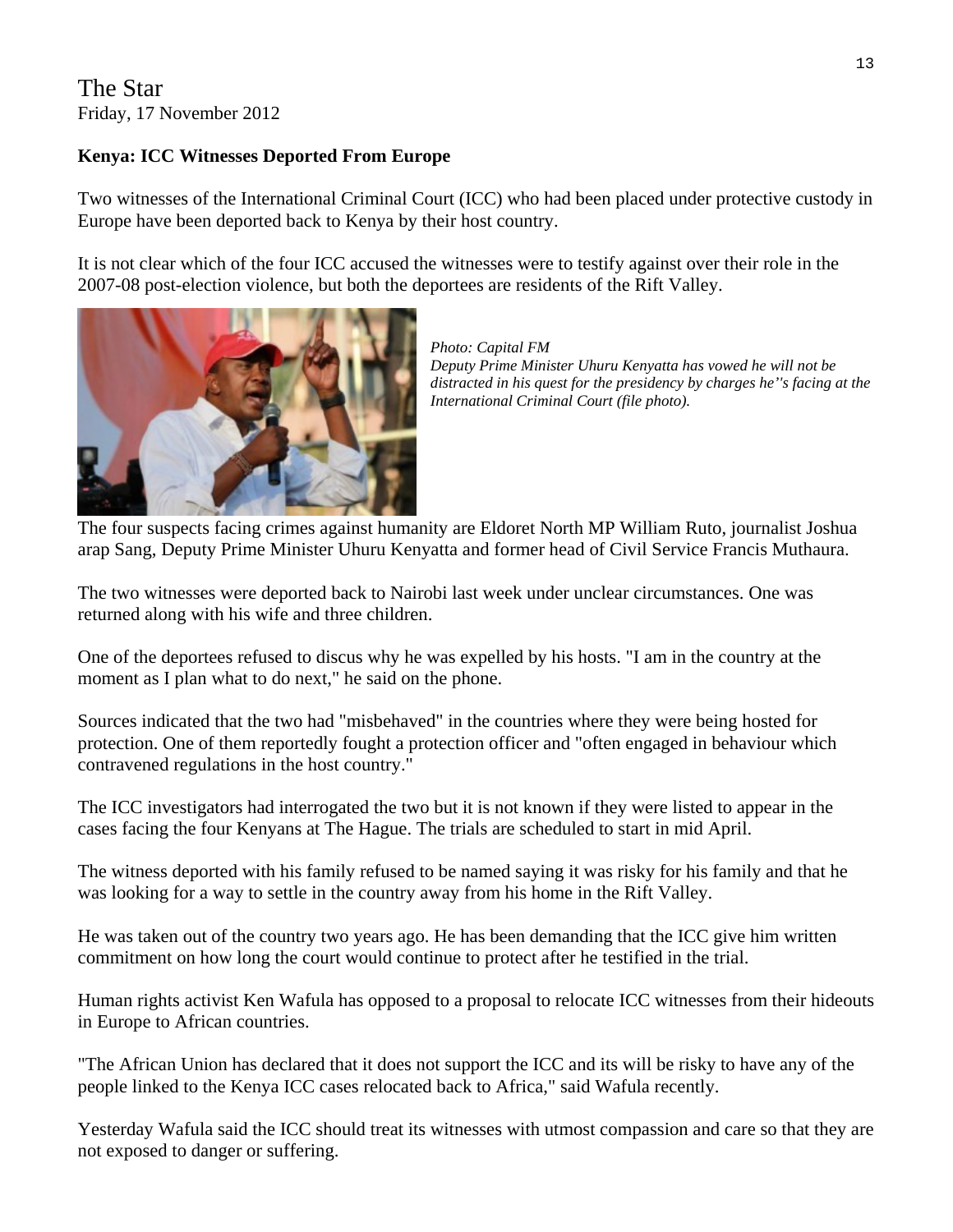"If they are treated in a way that exposes them to danger, that will undermine the ongoing cases," said Wafula who is the executive director of the Centre for Human Rights and Democracy.

The ICC has at the same time stepped up further investigations into the cases against the four Kenyans ahead of the trials.

ICC Chief Prosecutor Fatou Bensouda, who visited Kenya a couple of weeks ago, said her team was ready to proceed with the trials.

"We are not here for investigations but just to hear your views on the ongoing process," she told audiences at Kiambaa in Eldoret, Burnt Forest and in Eldoret town. Some of the speakers at the meetings questioned the ICC investigations but Bensouda said the process had already passed that stage.

However,the Star has learnt that several other people who are potential witnesses have been interrogated at a location in one of the African countries.

At least five people travelled to the African nation where they were separately questioned for more than a week.

Bensouda has applied to the court to allow her office to delay revealing the names of some of the witnesses until 30 days to the trials.

According to Bensouda, there had been a "clean-up" that resulted in the killing of several members of the Mungiki group who had information that would have helped her prosecute the case against Uhuru and Muthaura.

She says four witnesses currently under protection were privy to the planning and execution of attacks in the election violence. She argues their lives and those of their families would be endangered if their identities were revealed prematurely.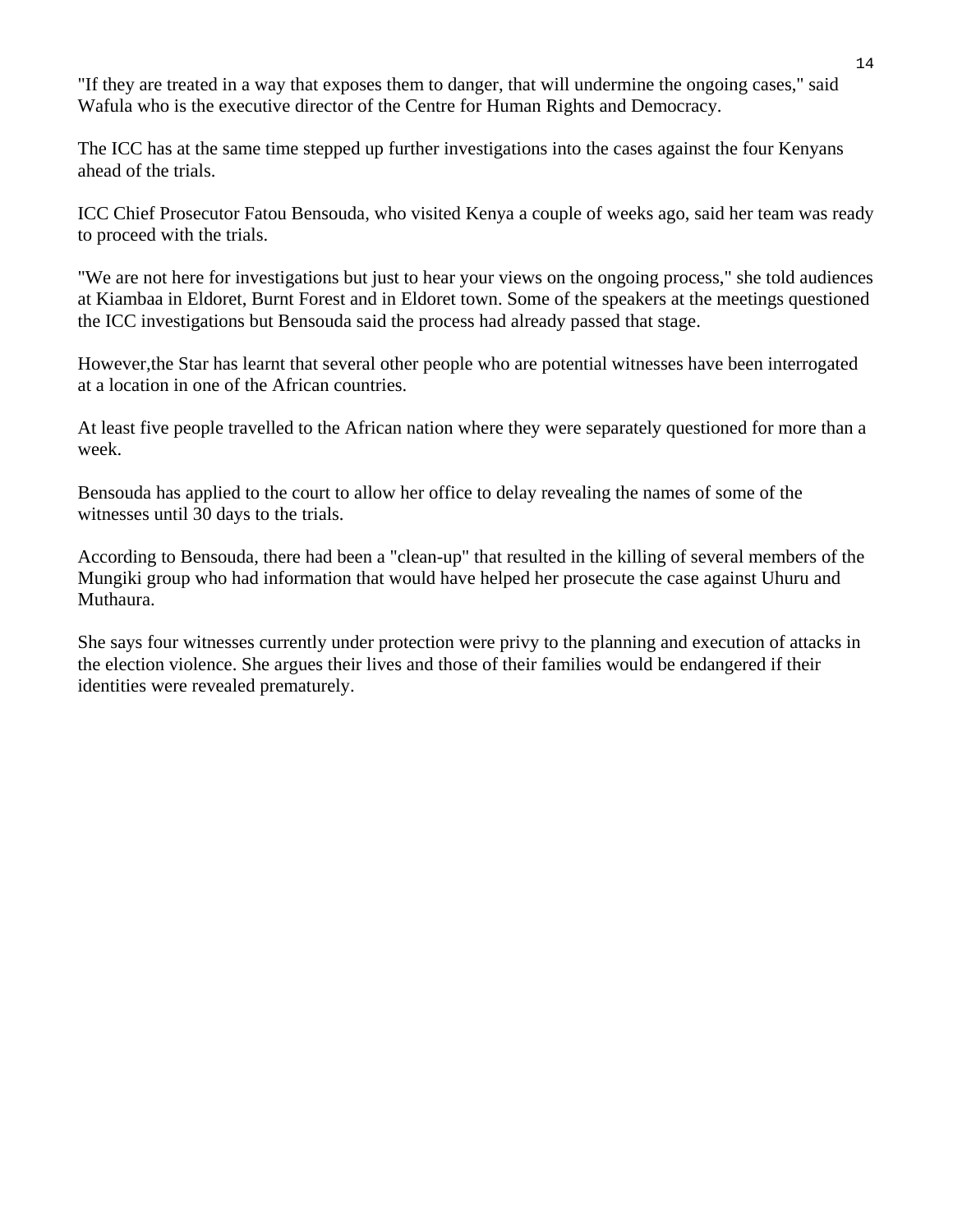### Human Rights Watch

Monday, 19 November 2012 Press Release

#### **Côte d'Ivoire: New Spate of Abuses by Military Forces Used Torture, Inhuman Treatment in Response to Recent Security Threats**

(Paris, November 19, 2012) – Côte d'Ivoire's military was responsible for widespread human rights abuses in August and early September 2012, Human Rights Watch said in a report released today. The abuses included arbitrary arrests, illegal detentions, extortion, inhuman treatment, and, in some cases, torture.

The 73-page report, "'A Long Way from Reconciliation': Abusive Military Crackdown in Response to Security Threats in Côte d'Ivoire," details the brutal crackdown that followed a series of violent attacks on military installations around the country in August. The attacks were allegedly committed by militants loyal to former President Laurent Gbagbo. The resulting crackdown recalled the grave crimes committed during the 2010-2011 post-election crisis, in some cases under the same commanders previously identified as responsible for brutal abuses, Human Rights Watch found. The government of President Alassane Ouattara needs to ensure the prompt investigation and prosecution of forces who committed serious human rights abuses, including torture and inhuman treatment, in response to these security threats, Human Rights Watch said.

"The security threats to Côte d'Ivoire are real, but widespread abuses by the military will fuel – rather than end – them," said Corinne Dufka, senior West Africa researcher at Human Rights Watch. "The government should quickly show the determination to bring to account the soldiers responsible for torture, inhuman treatment, and criminality."

The report is based on a three-week mission to Abidjan in late August and early September, during the height of the military crackdown. Human Rights Watch interviewed 39 people who had been arrested and detained after the August attacks, as well as another 14 witnesses to mass arrests, beatings, and other abuses. Human Rights Watch also spoke with drivers of commercial and passenger transport vehicles, family members of people still in detention, leaders from Ivorian civil society, government officials, representatives of humanitarian organizations, representatives of the United Nations peacekeeping mission, and diplomats in Abidjan.

The seemingly coordinated and well-organized attacks on the military installations between August and October came on the heels of earlier assaults along the Liberian-Ivorian border. In a particularly highprofile raid on August 6, attackers killed at least six military personnel and stole a substantial cache of weapons from one of the most important military bases in the country. Since April, at least 50 people, including many civilians, have been killed during these attacks, which the Ivorian government has credibly blamed on pro-Gbagbo militants intent on destabilizing the country.

Ivorian authorities have the right and the responsibility to respond to security threats in accordance with Ivorian and international law, including by arresting and prosecuting suspects, Human Rights Watch said. The government has largely given that power to the country's military, the Republican Forces. Unlike the police and gendarmerie, the military has no legal basis for overseeing arrests, interrogations, and detentions – particularly of civilians.

The authority given to the Republican Forces is of particular concern in light of the atrocities in which certain soldiers and commanders were implicated during the 2010-2011 post-election crisis and the lack of accountability for these crimes in the period since the Ouattara government took power, Human Rights Watch said.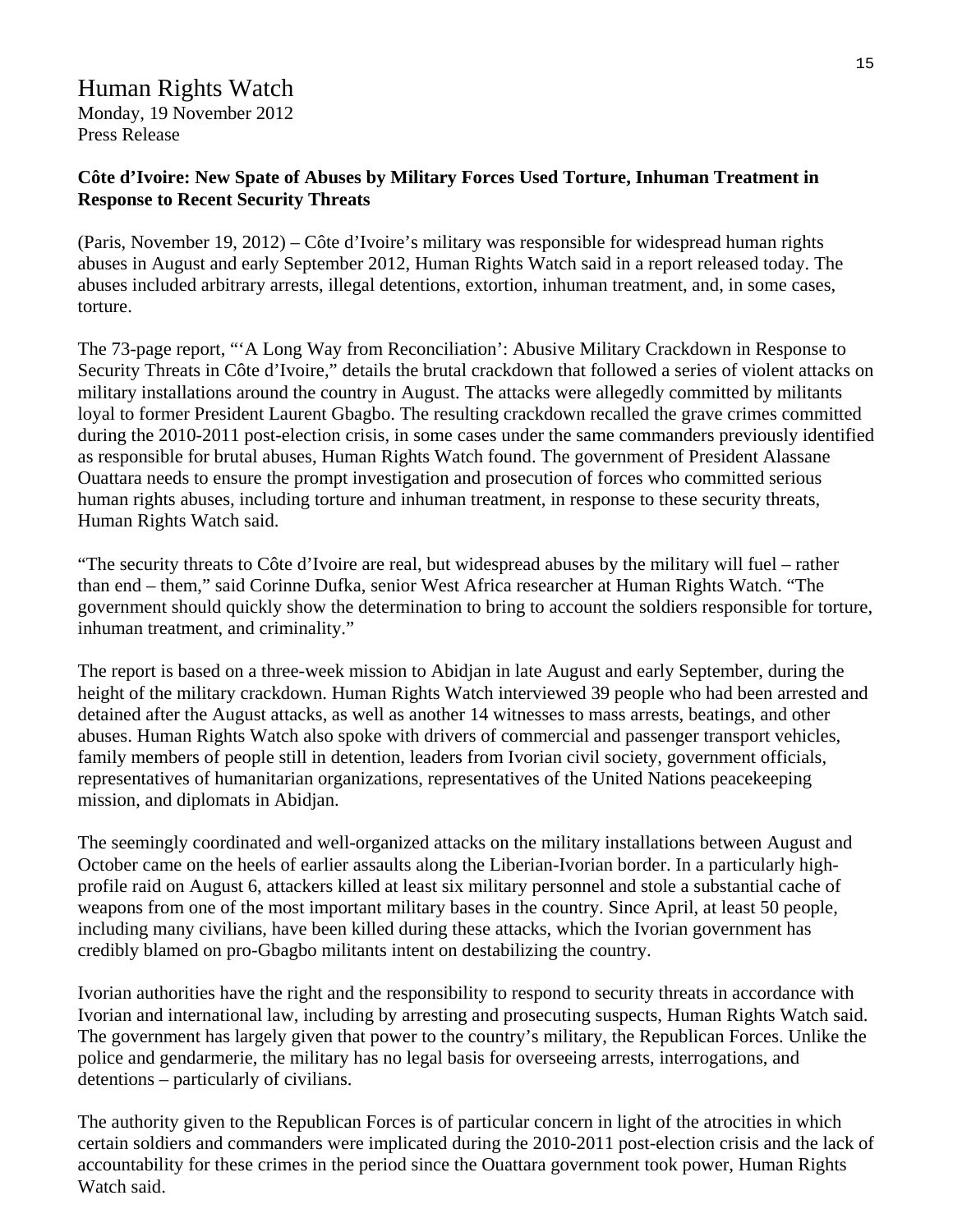In August, members of the Republican Forces carried out mass arbitrary arrests of perceived Gbagbo supporters almost daily in the Abidjan neighborhood of Yopougon. Without arrest warrants or individualized evidence, soldiers arbitrarily arrested young men in their homes, at neighborhood restaurants, at bars, in taxis and buses, as they walked home from church, and at traditional community celebrations. Soldiers often arrived in neighborhoods in military cargo trucks and forced 20 or more perceived pro-Gbagbo youth to board. Hundreds of young men appear to have been rounded up and detained, largely on the basis of their ethnicity and place of residence.

Those arrested were often brought to military camps, which are not lawful detention sites for civilians under Ivorian law. Human Rights Watch focused on three detention sites controlled by the Republican Forces: the Adjamé military police camp; the BAE (from the French acronym for anti-riot brigade) camp in Yopougon; and the military camp in Dabou, a town 40 kilometers west of Abidjan and the site of an attack on the military on August 15.

Human Rights Watch interviewed five victims of torture who had been detained at the Adjamé camp. They said military personnel subjected them to beatings, flogging, and other extreme forms of physical mistreatment, generally during questioning related to the location of guns or alleged suspects, or to extract a confession. Several had scars allegedly from the physical abuse. They also said that other detainees had come back to their cells with bruised faces, severe swelling, and open wounds. The detention conditions described were grossly inadequate, including severe overcrowding, near complete denial of food and water, and humiliating practices like being placed in a room with excrement all over the floor as punishment.

A former detainee at the military police camp described his mistreatment: "I was there for a week, and they questioned me every day but the last one. Each day they pulled me out and took me to another room for questioning…. 'Where are the guns?' 'I don't own a gun, I've never held a gun.' Whack! They'd wrap their belt around their hand and hit me in the head, the face, the side. The metal [ring] of the belt was on the end they hit you with, [I think] to inflict the most pain…. I had a lot of wounds, from when they'd strike you just right with the metal ring."

Although it did not reach the level of torture, Human Rights Watch likewise documented cruel and inhuman treatment at the BAE and Dabou military camps, including frequent beatings. According to victims and witnesses, soldiers from these two camps also turned their security role into a lucrative scheme. During neighborhood sweeps and mass arrests, they stole cash and valuables such as cell phones, computers, and jewelry. Detainees also said the soldiers demanded money – as much as 150,000 CFA (US\$300) in some cases – to guarantee their release. Several former detainees told Human Rights Watch that they were not even asked for their names, much less questioned. They were simply held for days in miserable conditions and then forced to pay the soldiers for their freedom.

As Côte d'Ivoire tries to move past a decade of grave crimes, these abuses demonstrate how far the country still has to go, as expressed by a former detainee at the BAE camp interviewed by Human Rights Watch: "How does the government expect reconciliation when the FRCI (Republican Forces) steal from us, treat us all as militiamen, [and] do daily mass arrests? I have nothing left now, all my money was taken or [used to pay for my release]…. When people have been stripped of everything, when all we are left with is hatred … we're a long way from reconciliation."

In August and September, the commander in charge of the BAE camp and the Dabou military operations was Ousmane Coulibaly, better known as "Bin Laden." Former detainees and other people with access to the BAE camp identified Coulibaly at the camp while abuses occurred. In an October 2011 report on the post-election violence, Human Rights Watch named Coulibaly as one of the Republican Forces commanders under whose command soldiers committed acts of torture and dozens of summary executions during the final battle for Abidjan in April and May 2011. Forces under his command have previously